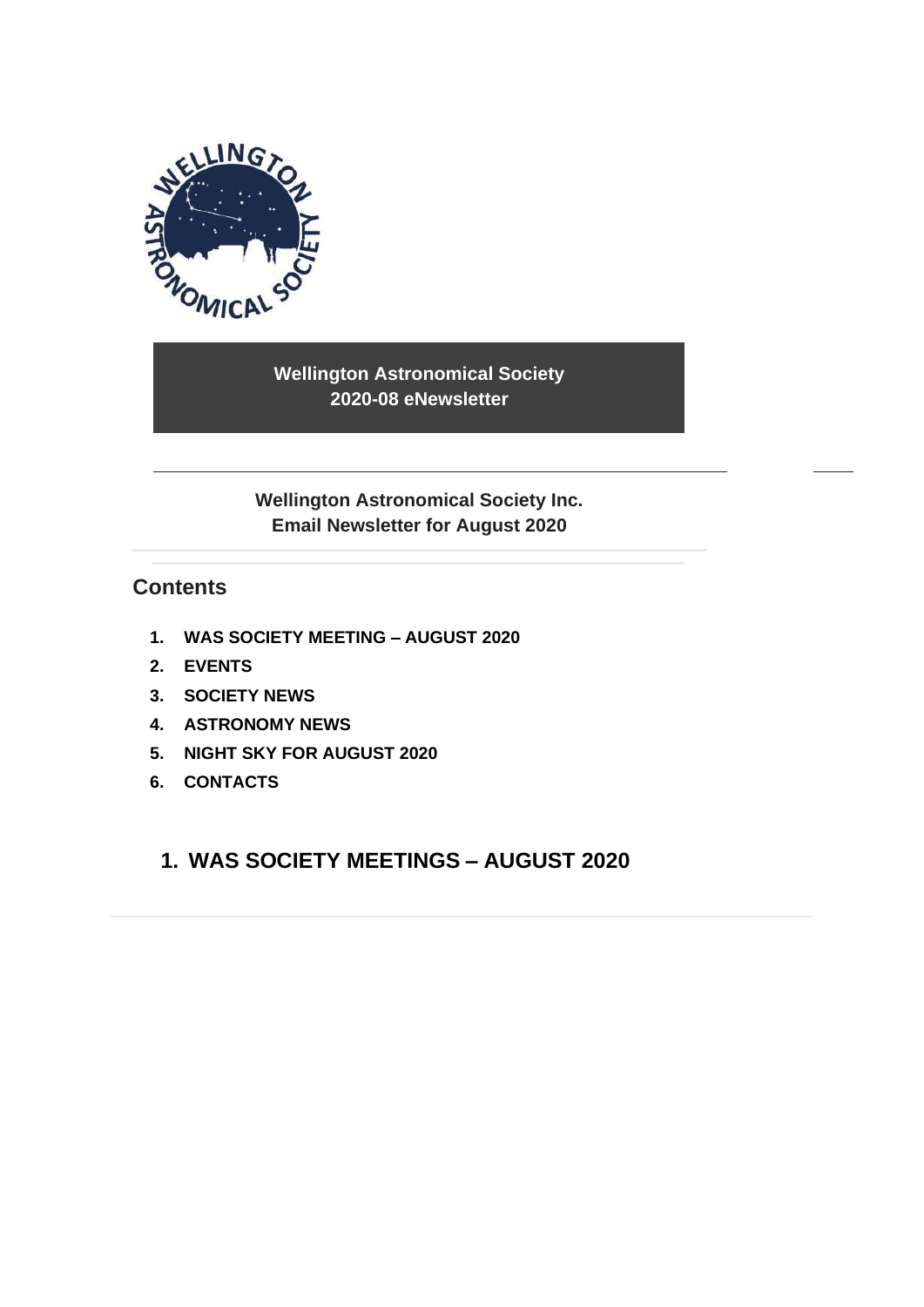

WAS is back having face-to-face monthly Society meetings after the lifting of COVID-19 restrictions! We are looking forward to seeing you all again on **Wednesday 5 th August at 7.30pm** at Space Place, Carter Observatory, 40 Salamanca Rd, Kelburn.

We understand that there may be some people who are unable to attend in person, which is why we will also be making the meeting available via Zoom online.

To watch online: You will need to register at [https://www.was.org.nz/2020/07/august-2020-meeting/.](https://www.was.org.nz/2020/07/august-2020-meeting/?fbclid=IwAR2nZ3RxemuexA1ogzx4y1tumZOkGTYEvH3rEzQShnrKSVTe9bpjlkUnlNE) An email acknowledging the registration will be sent back to you with a link to a Zoom meeting. Follow the instructions in the email to gain access to the meeting. If you don't receive the email within a few minutes, please check your Spam folder. Contact [webmaster@was.org.nz](mailto:webmaster@was.org.nz) if you have any issues.

This month's meeting will contain the following:

- 1. Night sky in August
- 2. Astronomy News
- 3. Main talk at 8:00 pm

#### **Over the Rainbow: Spectroscopy and Amateur Astronomy - Tom Love.**

This talk looks at some of the background to the technique of spectroscopy. It shows how spectroscopic observations have contributed to astronomical knowledge, describes some of the technological advances that have made spectroscopy feasible for amateur astronomers, and gives examples of the science that is being done by amateur astronomers using these techniques.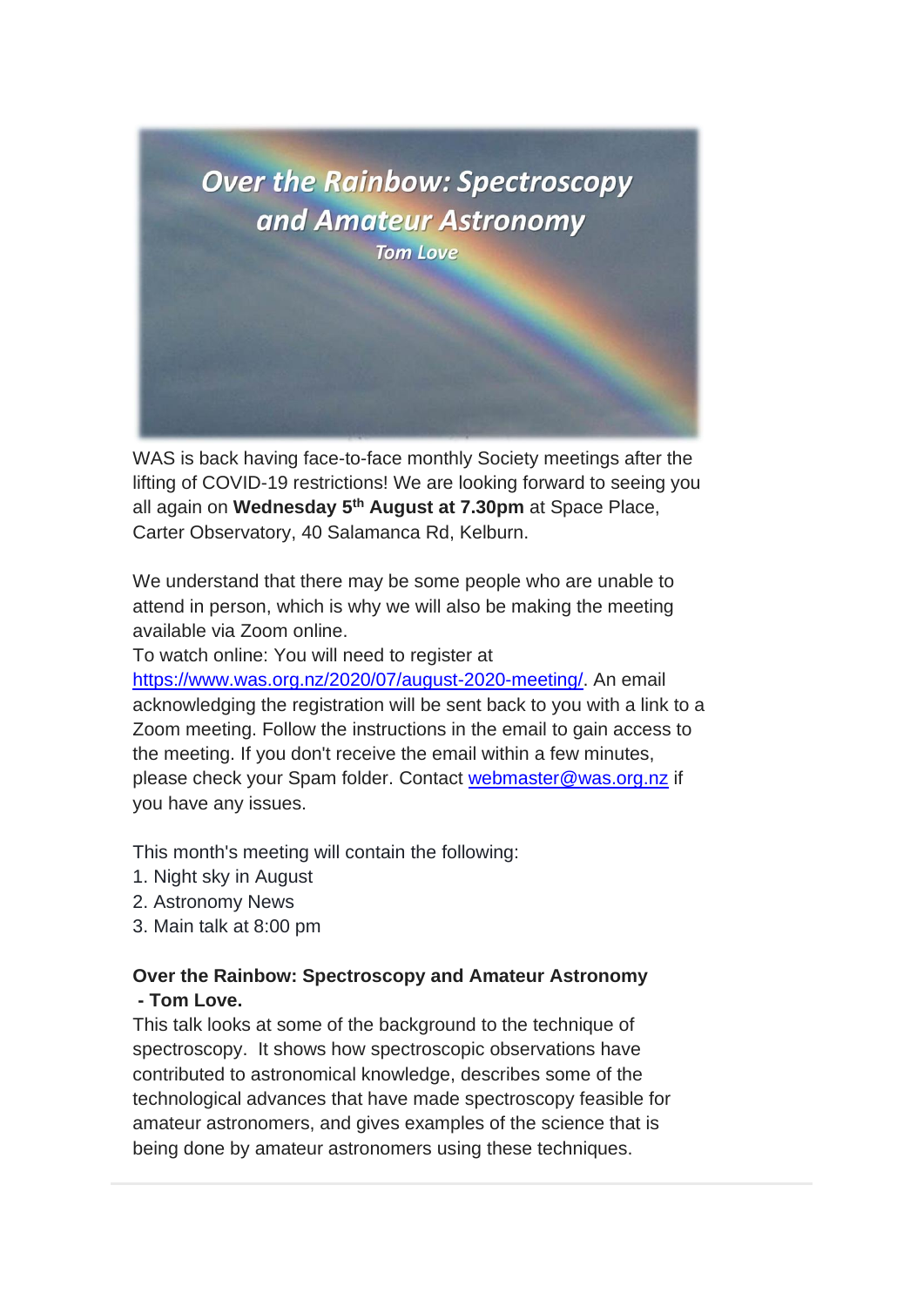Tom Love was an amateur astronomer and a member of the Dunedin Astronomical Society as a teenager. He later spent a winter working as the first observer for the MOA project at Mount John. He has recently returned to active participation in astronomy, and is enjoying the dark skies of the Wairarapa.

# <span id="page-2-0"></span>**2. EVENTS**

**WAS Astrophotography Group / Dark Sky Observing**

Saturday 15<sup>th</sup> August, 7 pm onwards, Star Field - John Whitby's dark sky site.



Come along to this Astrophotography / Deep Sky event at a dark sky site in the Wairarapa. There will be a tour of the Night Sky for beginners with a pointer before we get on the telescopes. There is also a lot of expertise available for anyone wanting to photograph the Night Sky.

As this is a private property, you will need to register if you want to come along by contacting us through Facebook Messenger or by emailing [president@was.org.nz.](mailto:president@was.org.nz) Include your email and mobile phone in the text if you are using Facebook Messenger. Directions to the site and any updates will be emailed out. Preference will be given to members of the Society first. This event is free to all WAS members. Non-members are required to pay \$10 per person. (To join the Society see [https://www.was.org.nz/join-us/\)](https://www.was.org.nz/join-us/?fbclid=IwAR259HJp3obvJriRaZ9gU2RwrDIn5Atwjb_oel1AhmKxBhgeN4O_8oampZg).

What to bring for astrophotography:

- A DSLR or mirrorless camera
- A wide-angle lens (preferably)
- A tripod to fix the camera to
- Warm clothes as it gets pretty cold at night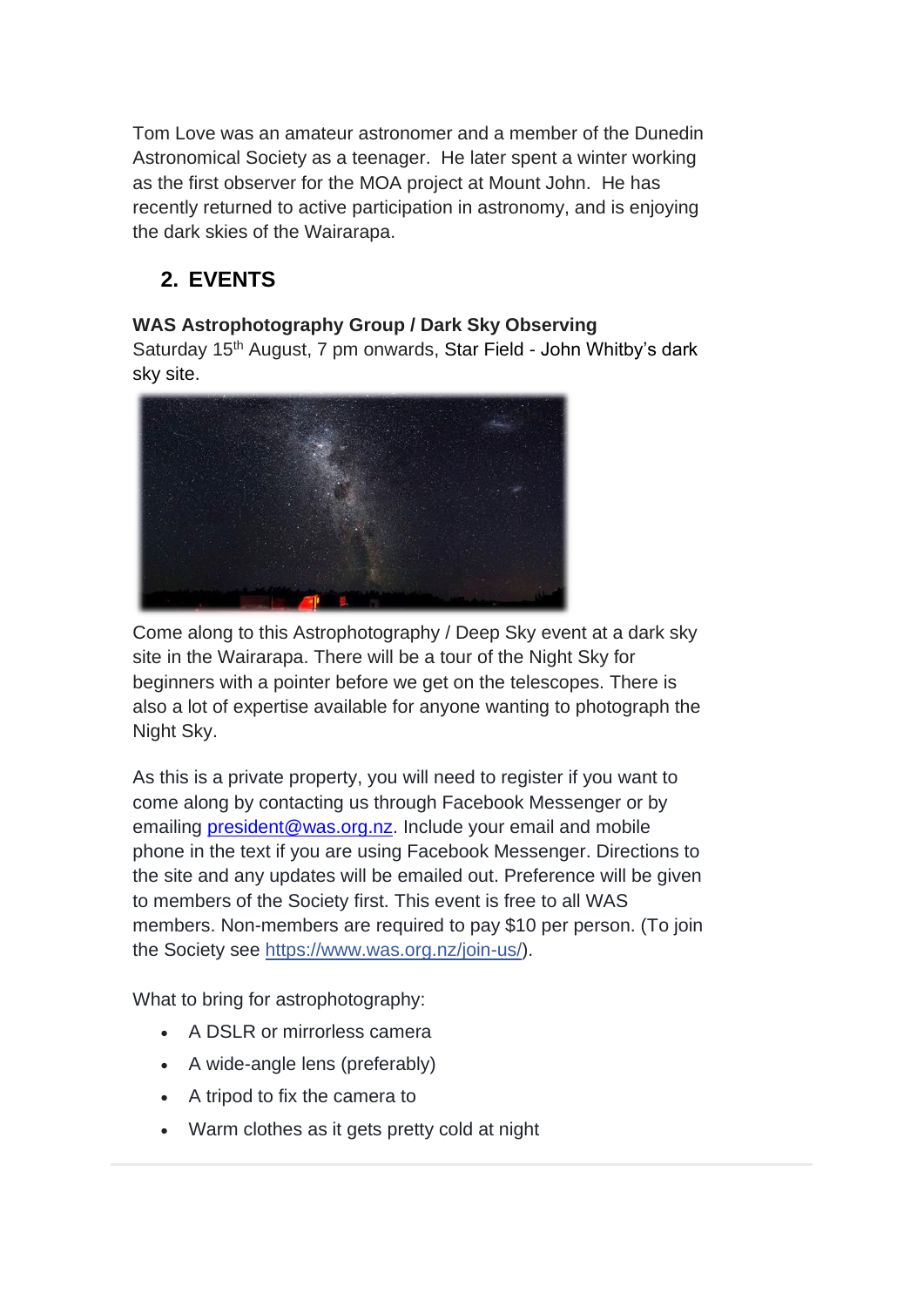• Snacks and warm drinks if you want

With people taking photos, keep lights to a minimum (red lights if you can) especially car headlights (use parking lights). For those just interested in Deep Sky Observing, telescopes will be provided unless you want to bring your own.

Please contact Chris (021 890 222) or Antony (021 253 4979) for further details or cancellations. Updates will be available by the afternoon on the day of the event if the weather forecast is not looking good. This site is made available to the Wellington Astronomical Society through the generosity of John Whitby.

#### **Lights out: Observe the Wonders of the Dark Sky**

Saturday 22<sup>nd</sup> August 2020, 6 - 8 pm, Wainuiomata Water Collection Area.



Have you ever seen the Milky Way with your naked eye? Join us at this FREE family-friendly event to get a close-up look at the galaxy, set to the background music of ruru calls and rustling trees.

Light pollution in the city washes out our view of the space, and only the brightest stars pierce the glow. Wainuiomata Recreational Area might be one of the quietest spots on Earth, yet it has one of the busiest dark skies in the universe.

So grab the unique chance to explore our Southern Skies, looking for Jupiter, Saturn and the Moon through powerful optical telescopes with [Wellington Astronomical Society](https://www.facebook.com/WellingtonAstronomicalSociety/) guiding you through the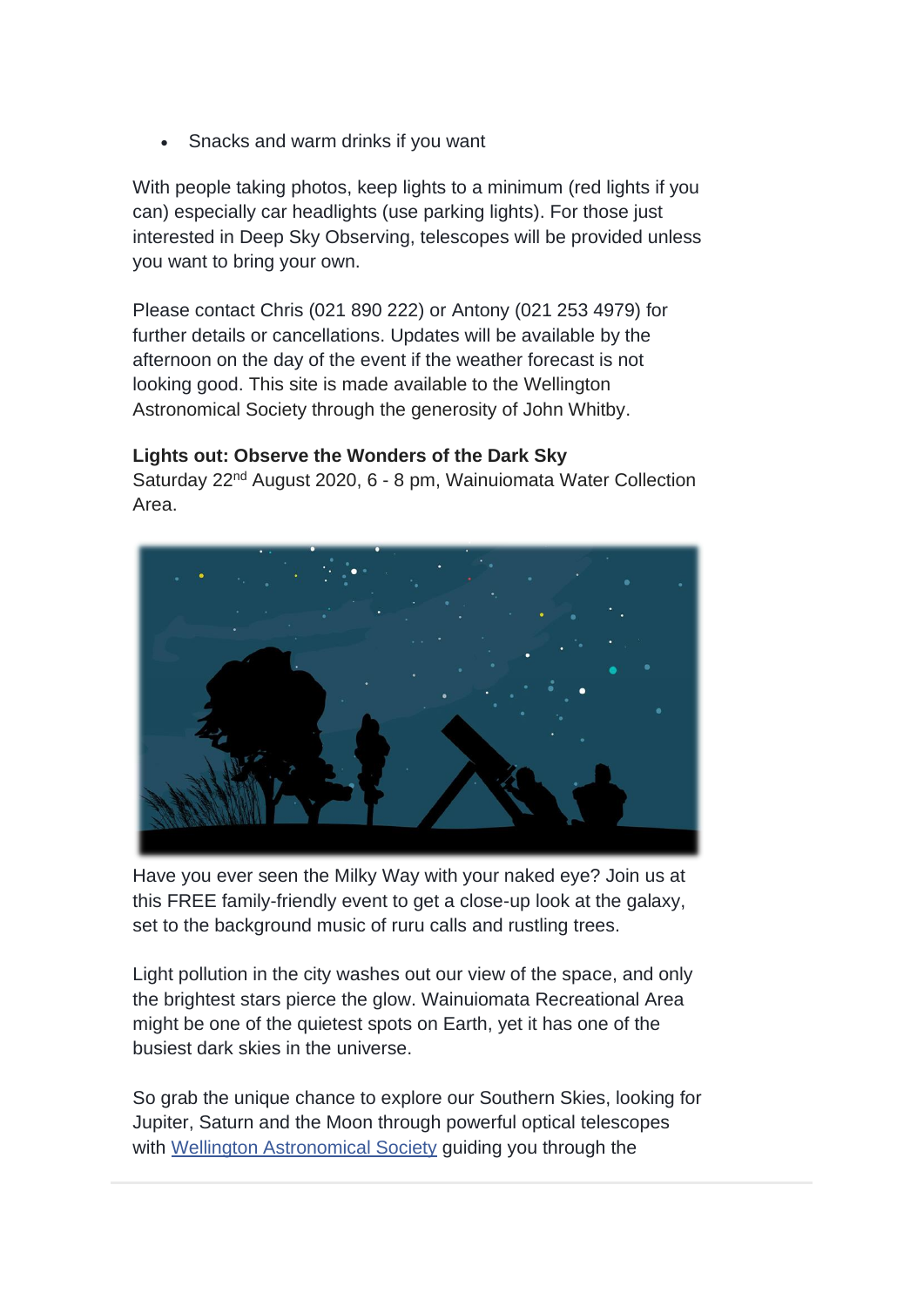journey. [TuMeke Face Painting & KD's Makeup Services](https://www.facebook.com/fxbykd/) will be joining us with their glow in the dark facepaint from 6.15- 7.45pm.

Meet us at the carpark and the bus will take you to the ranger's office for the welcoming hot drinks & biscuits.

This is a FREE family-friendly event, so don't hesitate to take your little ones. No booking required.

Please bring: torches/headlamps (red lenses preferred), sturdy walking shoes/boots, waterproof jacket in case of wet weather Getting there: [https://goo.gl/maps/jPrNkCQ9zc6z5Qaz8](https://goo.gl/maps/jPrNkCQ9zc6z5Qaz8?fbclid=IwAR058uiAqM_tzBD_wc4f1WrYSUMf6Wso2WU6L5Z54PuIBM4c7UBOJQaGA_s)

#### **WAS RAG**

The WAS research group (WAS-RAG) will be meeting online on 12<sup>th</sup> August and details will be communicated on the group's mailing list. Everyone in the group will be contacted beforehand for a decision on the timing.

The group will keep contact via the WAS-RAG mailing list. Roland can be reached on [roland@cno.org.nz](mailto:roland@cno.org.nz) in the meantime.

#### **WAS meeting presentations on Video**

If you were unable to attend any of the Society meetings but are interested in watching our brilliant speakers deliver their presentations, you can find them online at [https://www.was.org.nz/2019-meeting-presentations/.](https://www.was.org.nz/2019-meeting-presentations/) To access the videos, you will need the password: *WASvideo*.

#### **WAS newsletters**

Similarly, if you are interested in accessing WAS newsletters, going all the way back to 2007, you can find them on the following link: [https://www.was.org.nz/was-monthly-newsletters/.](https://www.was.org.nz/was-monthly-newsletters/) The newsletters are accessible for anyone that is interested in reading them.

#### **ASTRONZ Binoculars for Sale**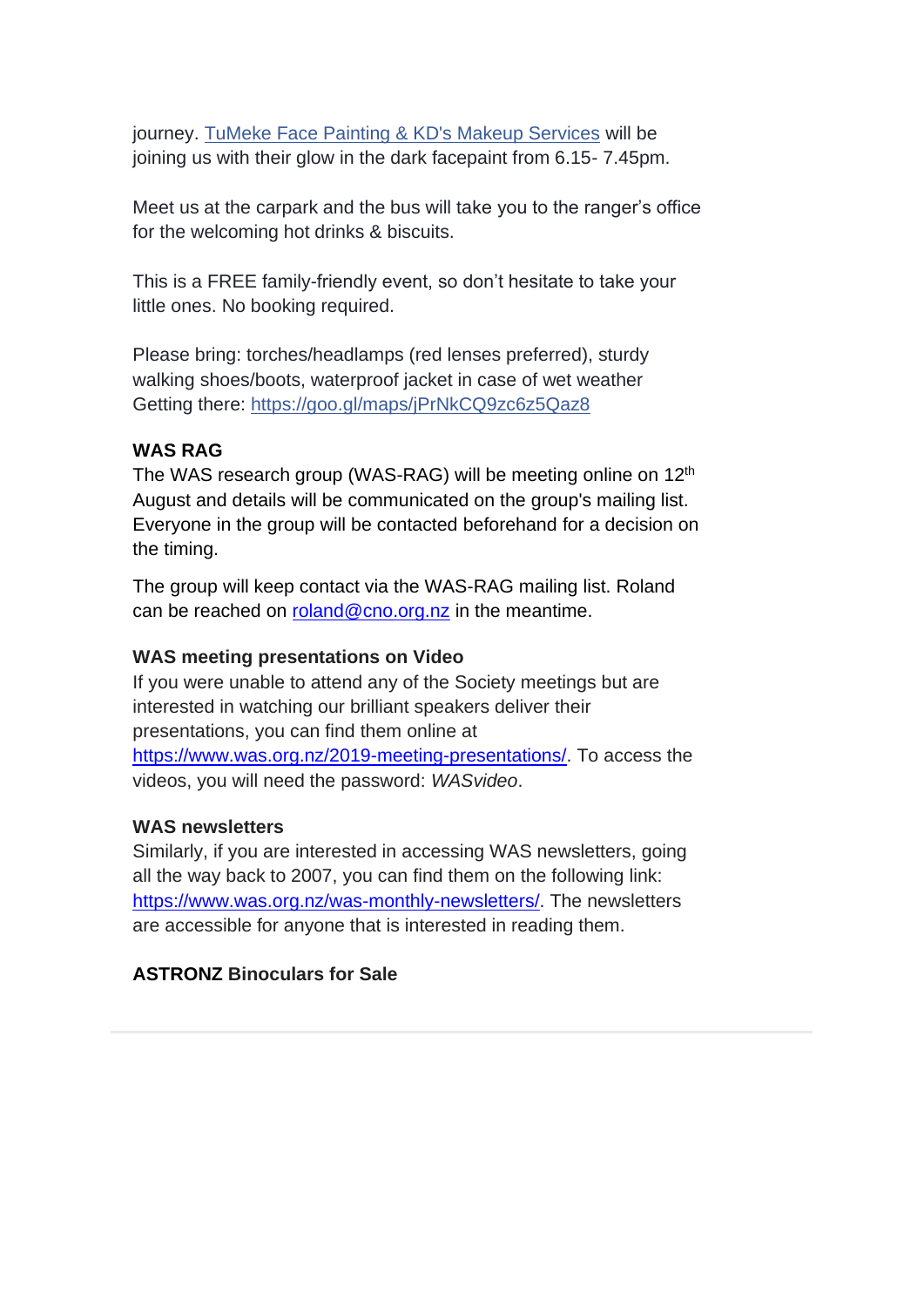

WAS, in conjunction with ASTRONZ, has these 10x50 high-quality light-weight binoculars available at a reduced price to members. Binoculars are available for **\$80** each (usually sell for \$99 excluding freight). Please email Antony Gomez, [president@was.org.nz,](mailto:president@was.org.nz) if you would like to buy a pair

## <span id="page-5-0"></span>**3. ASTRONOMY NEWS**

**SpaceX Crew Dragon carrying NASA astronauts to depart space station today. Here's how to watch it live.**

It's time to come home, Bob and Doug. Splashdown is scheduled for 6:41 am August 3 (NZST). But it depends on Hurricane Isaias.



Behnken and Hurley, or "Bob and Doug" as they've been affectionately dubbed by the public, launched to the space station May 30 as part of SpaceX's historic first crewed mission to space. The launch, which is part of NASA's Commercial Crew Program, also marks the first crewed commercial mission for NASA.

SpaceX's Demo-2 mission will conclude with the crew's return to Earth, which will be the [first U.S. splashdown in nearly 45 years.](https://www.space.com/spacex-nasa-demo-2-splashdown-explained.html) The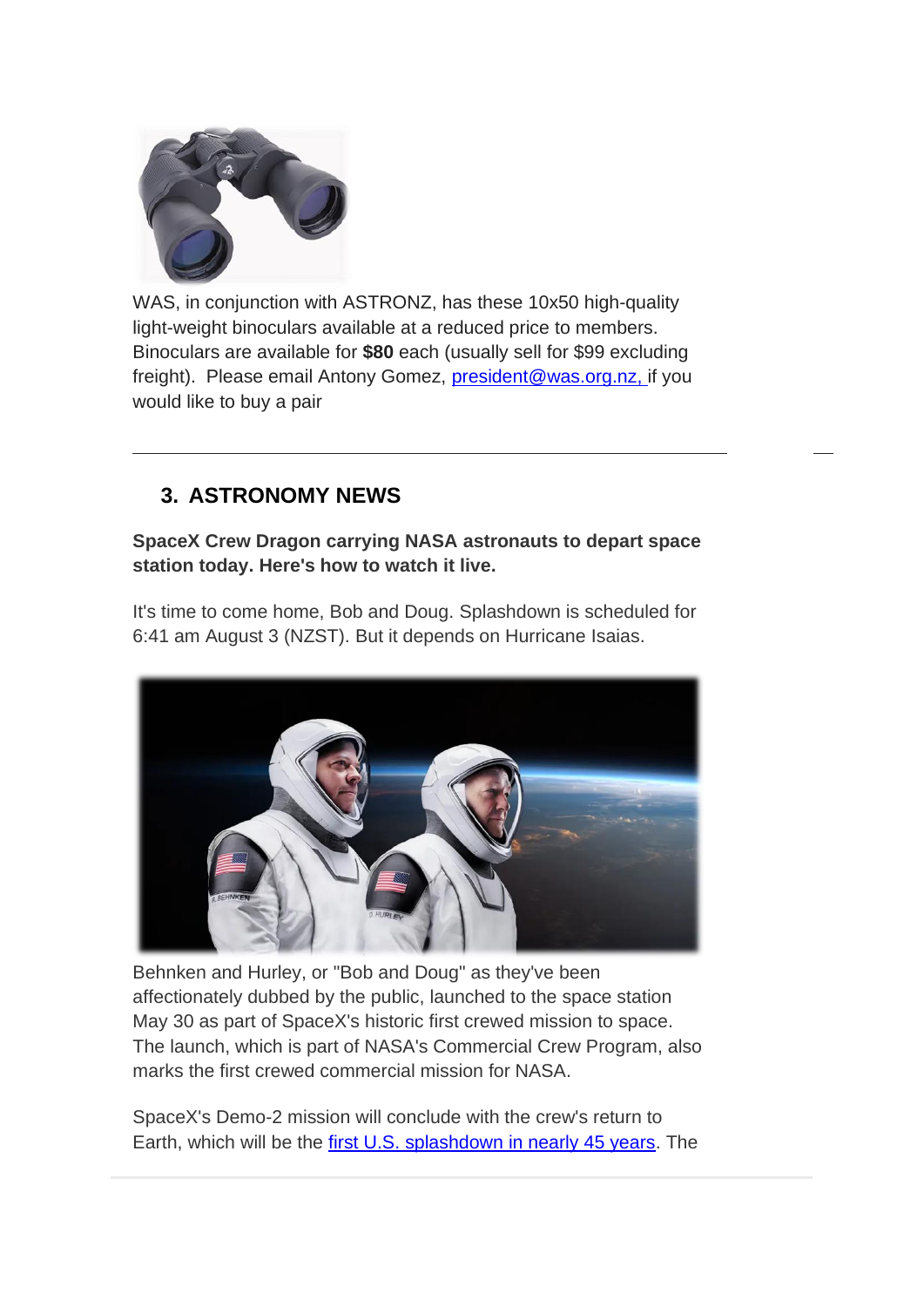pair of veteran astronauts are set to splash down in the Gulf of Mexico off the coast of Panama City, Florida, one of seven options available, at 1841 GMT (6:41 am NZST) if weather conditions are favourable.

[https://www.space.com/spacex-crew-dragon-demo-2-undocking](https://www.space.com/spacex-crew-dragon-demo-2-undocking-watch-live.html)[watch-live.html](https://www.space.com/spacex-crew-dragon-demo-2-undocking-watch-live.html)

#### **NASA's Mars rover Perseverance is fine and out of 'safe mode'**

The life-hunting rover bounced back fast. You can breathe easy now: All is officially well with NASA's newly launched Mars rover Perseverance.



Perseverance went into a protective "safe mode" shortly after its liftoff yesterday (July 31) because part of the spacecraft got a bit colder than expected when it zoomed through Earth's shadow.

NASA officials stressed at the time that this development was not particularly concerning and that Perseverance, the centerpiece of the agency's \$2.7 billion Mars 2020 mission, would likely bounce back quickly. That optimism was borne out: The rover has exited safe mode and resumed normal operations, mission team members announced today (August 1).

[https://www.space.com/mars-rover-perseverance-is-fine-exits-safe](https://www.space.com/mars-rover-perseverance-is-fine-exits-safe-mode.html)[mode.html](https://www.space.com/mars-rover-perseverance-is-fine-exits-safe-mode.html)

#### **Comet NEOWISE**

Comet NEOWISE provided a great show in the Northern Hemisphere with some stunning images taken by various astrophotographers. Unfortunately, the cloudy weather we are having hasn't given much opportunity to see it yet with only a few images taken from Aotearoa NZ. Below is the path of the comet over the next month.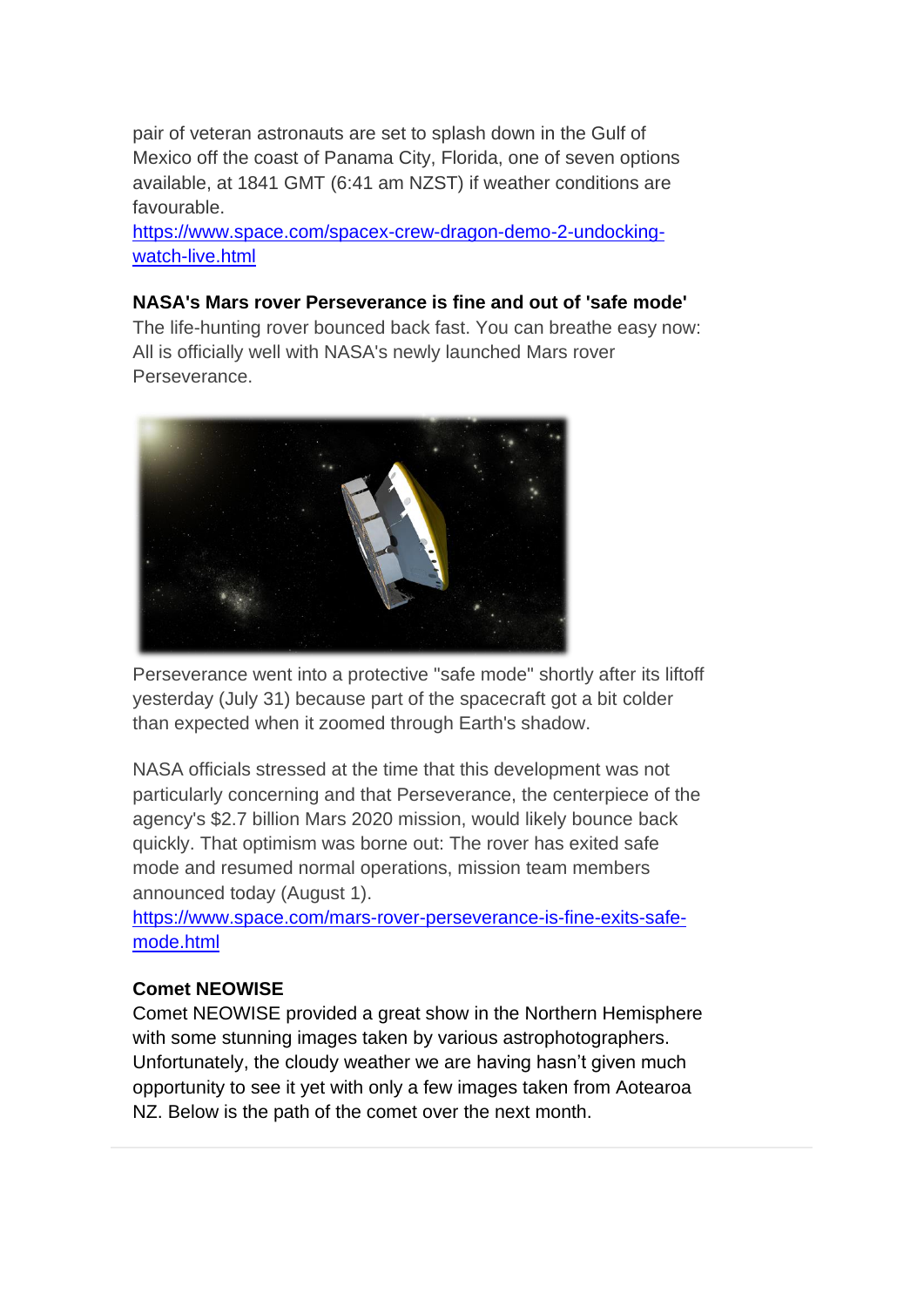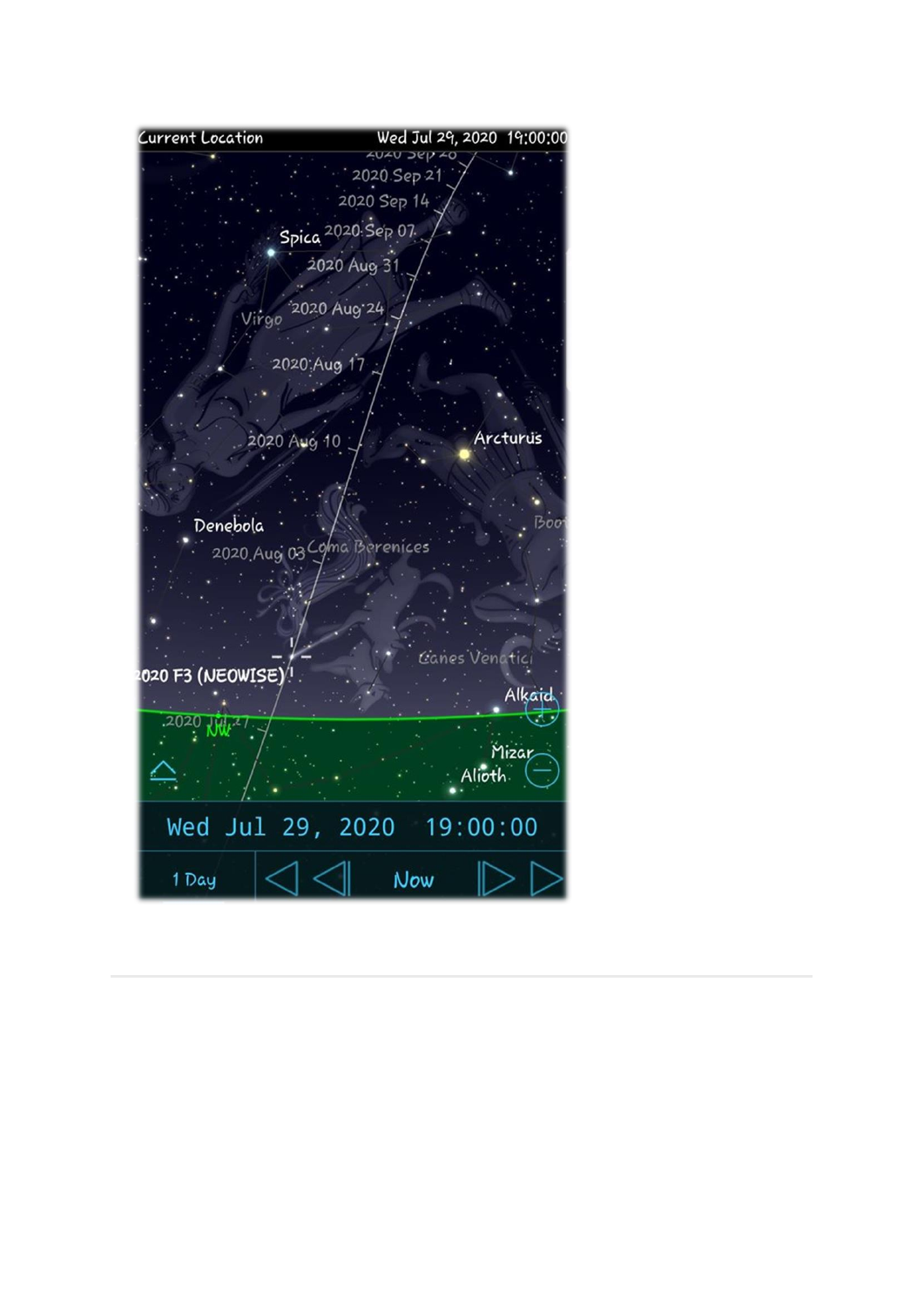### **Astronomy Humour**



## <span id="page-8-0"></span>**4. NIGHT SKY FOR AUGUST 2020**

The **Night Sky for August 2020** courtesy of the University of Canterbury.



## <span id="page-8-1"></span>**5. CONTACTS**

The following members were elected to Council at the November 2019 AGM:

President: Antony Gomez [\(president@was.org.nz\)](mailto:president@was.org.nz) - 021 253 4979 Vice President: Andrew Fuller [\(vice-president@was.org.nz\)](mailto:vice-president@was.org.nz) Secretary: Matt Boucher [\(secretary@was.org.nz\)](mailto:secretary@was.org.nz) Treasurer: Duncan Hall [\(treasurer@was.org.nz\)](mailto:treasurer@was.org.nz)